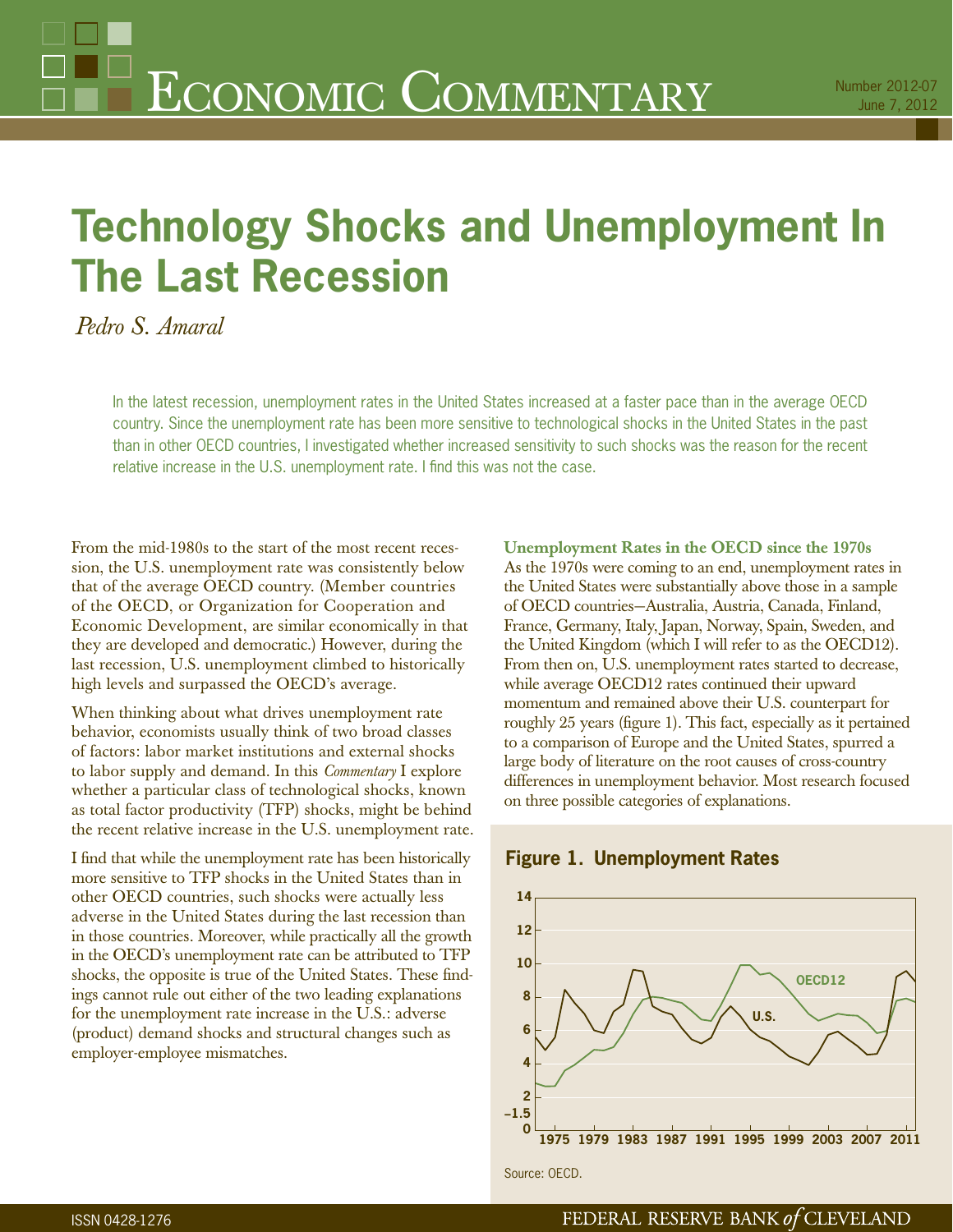The first explanation suggested differences in labor market institutions. Compared to most OECD countries, the United States has a more flexible labor market, where employment protection is less stringent, collective bargaining agreements are less prevalent, union coverage is smaller, and labor-related taxes are lower. To the extent that more rigid labor markets result in higher unemployment, we should expect to see lower unemployment rates in the United States. The problem with this line of reasoning is that many of the labor market institutions were already present in the 1970s in European OECD countries when unemployment rates were low in those countries.

The second line of research considered the effect of external shocks, such as an increase in import prices (namely oil) or a decrease in the rate of technological progress. These shocks would operate by moving the whole labor demand schedule down, either because operating costs had become higher or because labor and capital had become less productive. In any case, at any given wage rate, firms would be willing to hire fewer workers. While these external shocks have the potential to explain increases in unemployment, it is hard to argue that they differed enough between the United States and other countries to justify such a difference in the behavior of unemployment rates.

The third line of research is a hybrid of the first two and focuses on interactions between labor market institutions and external shocks. In particular, it argues that shocks might have different effects on unemployment depending on those institutions. For example, consider two countries that differ solely on the generosity of their unemployment benefits. Following the same adverse shock, unemployment may initially increase by a similar amount. As time goes by though, workers in the country with more generous benefits will be

more reluctant to get back to work, delaying the decrease in unemployment. In addition, their skills depreciate by more, reducing the pressure on wages and further delaying the recovery. Olivier Blanchard and Justin Wolfers (2000) argue that these kinds of interactions go a long way in explaining the different cross-country behavior of unemployment rates, at least until the early 2000s, while Stephen Nickel and his colleagues (2005) present contrary evidence.

Recently, most industrialized economies suffered large GDP contractions that were accompanied by substantial increases in their unemployment rates. In the United States, in particular, rates more than doubled between the start of 2007 and the end of 2009, jumping above the OECD12 average to levels not seen since the early 1980s. This turn of events will, no doubt, bring some attention back to this research, not only because the relative ranking of the unemployment rate has changed, but also because the dispersion in crosscountry unemployment rates has decreased.

# **Eliminating Labor Force Participation as a Factor**

At times, workers move in significant numbers into and out of the labor force. In such periods, the unemployment rate may fail to accurately reflect changes in labor market activity. It is important to check whether the recent changes in unemployment rates truly reflect what is happening in the labor market before drawing conclusions from those changes.

Consider the following two examples. If an individual who has been out of the labor force finds a job, the unemployment rate falls, but by less than it would have if that individual had been unemployed and consequently in the labor force to start with. Alternatively, suppose the same individual starts to search more actively for a job, so that now he is classified as unemployed instead of out of the labor force.

# **Figure 2. Employment-to-Population Ratios Figure 3. TFP Shocks**



### **Percentage difference from sample mean**



Notes: Capital stocks for each economy were computed using quarterly investment and a perpetual inventory method with an annual depreciation rate of 10 percent. Labor's share of income was assumed to be two-thirds in all countries. Sources: OECD; author's calculations.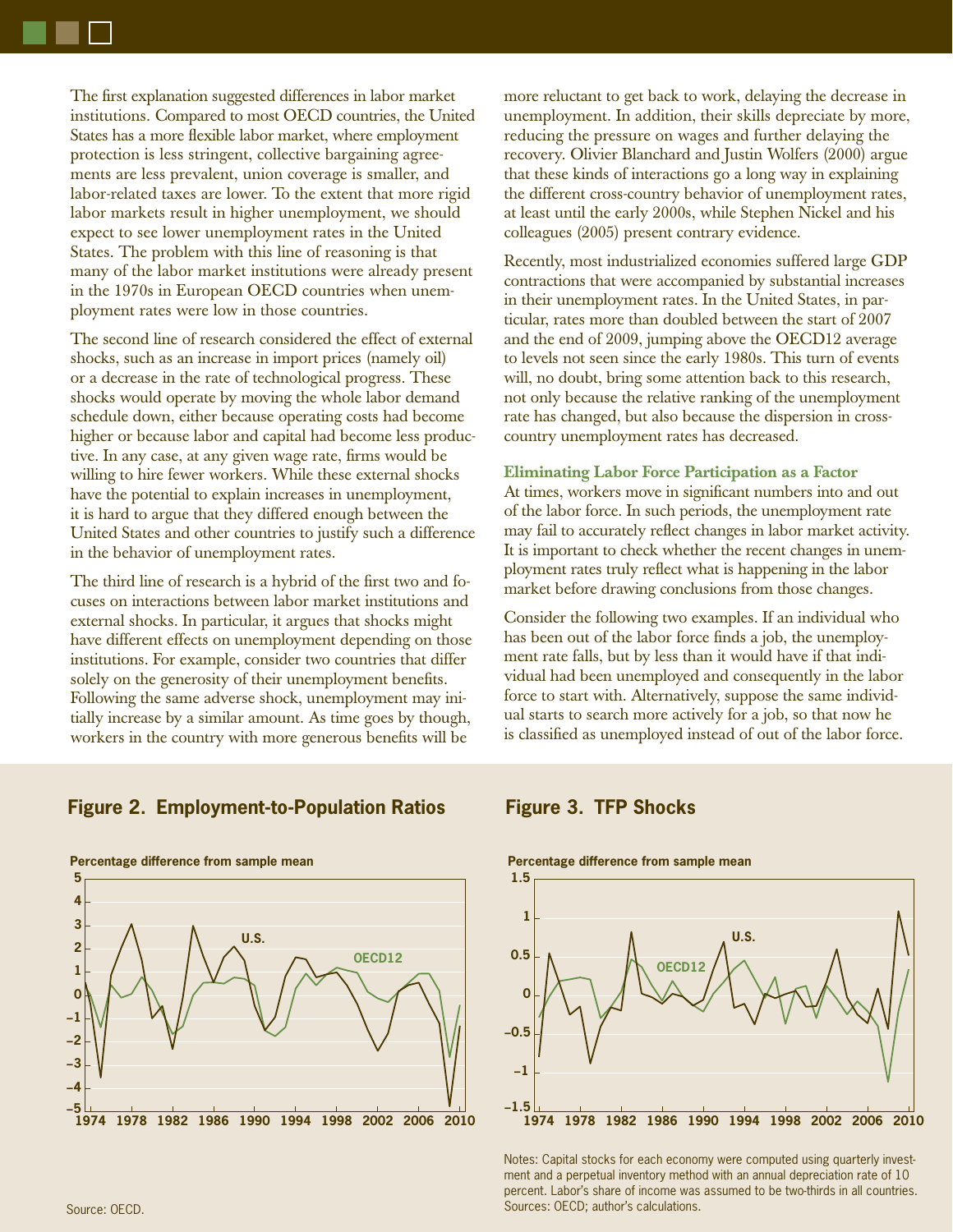In this case, the unemployment rate would increase even though very little had changed, other than the increased effort in the job search.

These sorts of movements were very prevalent in the last recession, when the labor force participation rate decreased 2 percentage points (a big move as far as the labor force participation rate is concerned). But do these movements mean that the changes we have identified as important in the unemployment rate are misleading?

To answer that question, we can look at an indicator that ignores the labor force, like the employment-to-population ratio. When we compare the yearly percentage changes in employment-to-population ratios relative to the sample mean for the United States and the OECD12 countries, we see that our observations of the unemployment rate are robust to the change in indicators (figure 2). Since at least 2006, the employment-to-population ratio has been falling faster in the United States than in the OECD12, confirming the tendency we found when we looked at the unemployment rate.

# **TFP Shocks**

A full examination of all the possible explanations detailed above in the context of the latest recession is not yet possible. The institutional labor market data necessary for such a study is not available at this time. We can, nonetheless, examine two hypotheses for why the increase in the U.S. unemployment rate was so pronounced relative to the OECD12 countries. First, it is possible that the United States faced more adverse technological shocks than other countries. Or it could be that in recent times the unemployment rate has become more sensitive to these shocks in the United States than in other countries.

TFP shocks refer to changes in GDP that cannot be accounted for by changes in the measured factors of production: labor and capital. Being a statistical construct, it captures all sorts of things that are not technologically-related in a strict sense. For example, if a manufacturing plant decides not to use all of its capital stock in production, this decision shows up as a negative technological shock—output goes down, while the capital stock measured by the statistical agency is the same.

Although the financial crisis that started in 2007 eventually spread to other countries and gave rise to a worldwide recession, it arguably had some of its more severe effects in the United States, where at some point the stability of the financial system was in the balance. To the extent that financial intermediation problems may show up as negative TFP shocks, it seems reasonable to think that such shocks might have been higher in the United States, leading to a larger increase in the unemployment rate.

To examine whether this is true, I compute TFP shocks for the United States and for the OECD12 countries, from the first quarter of  $1975$  to the last quarter of  $2010$ . I do that by subtracting the growth rates in hours worked and the capital stock (multiplied by their respective income shares) from the growth rates of GDP. Figure 3 shows TFP growth rates as

percentage deviations from their sample mean and puts to rest the notion that TFP shocks were more adverse in the United States than elsewhere in the OECD. While in the OECD12 TFP shocks went as low as 1 percent below their mean, in the United States they decreased only half as much and recovered substantially more.

Another way to put this is to note that since the fall in output in the United States was not very different from that in the average OECD country (see Tasci and Zenker, 2011), the fact that the labor input declined more in the United States means TFP shocks were less adverse.

## **Unemployment's Response to TFP Shocks**

The other hypothesis we can address with these data is whether the U.S. unemployment rate became more sensitive to TFP shocks in the recent recession relative to the OECD12 countries, and if so, whether the difference is enough to account for the difference in the behavior of the unemployment rates.

To answer this question I run a simple linear regression to find out how much of the fluctuation in unemployment rates can be accounted for by fluctuations in TFP shocks in the United States and in the rest of the OECD countries as a group, while allowing for the importance of TFP shocks to be different in the last recession. I also allow for changes in unemployment rates to be different in the last recession for reasons that are not connected to TFP shocks—the difference may be due to other, unmodeled, shocks. In doing this, I consider two-year averages of both unemployment rate changes as well as TFP shocks, so as to gloss over quarter-toquarter movements and focus more on a medium-term trend.

I find that, throughout the whole sample period, unemployment rates respond more strongly to TFP shocks in the United States than in the average OECD12 country. But this fact, by itself, cannot explain the recent behavior of the U.S. unemployment rate relative to its foreign counterpart. For TFP shocks to be behind this change, it would have to be the case that the response of the unemployment rate to these shocks increased more in the United States than in the OECD12 countries in the last four years, and that this difference in magnitude was enough to account for the difference in unemployment rate behavior.

The unemployment rate did become more sensitive to TFP shocks during the last recession in the United States. But the increase was not enough to account for any meaningful fraction of the difference in the behavior of unemployment rates. Another way to state this result is that while TFP shocks can account for changes in unemployment rates during the last recession in OECD12 countries, the same cannot be said for the United States. Other shocks, or institutional changes particular to the recession period, account for the bulk of this difference.

While economists have proposed many explanations for the unusually high U.S. unemployment rates during the last recession and recovery, the two that have gained the most